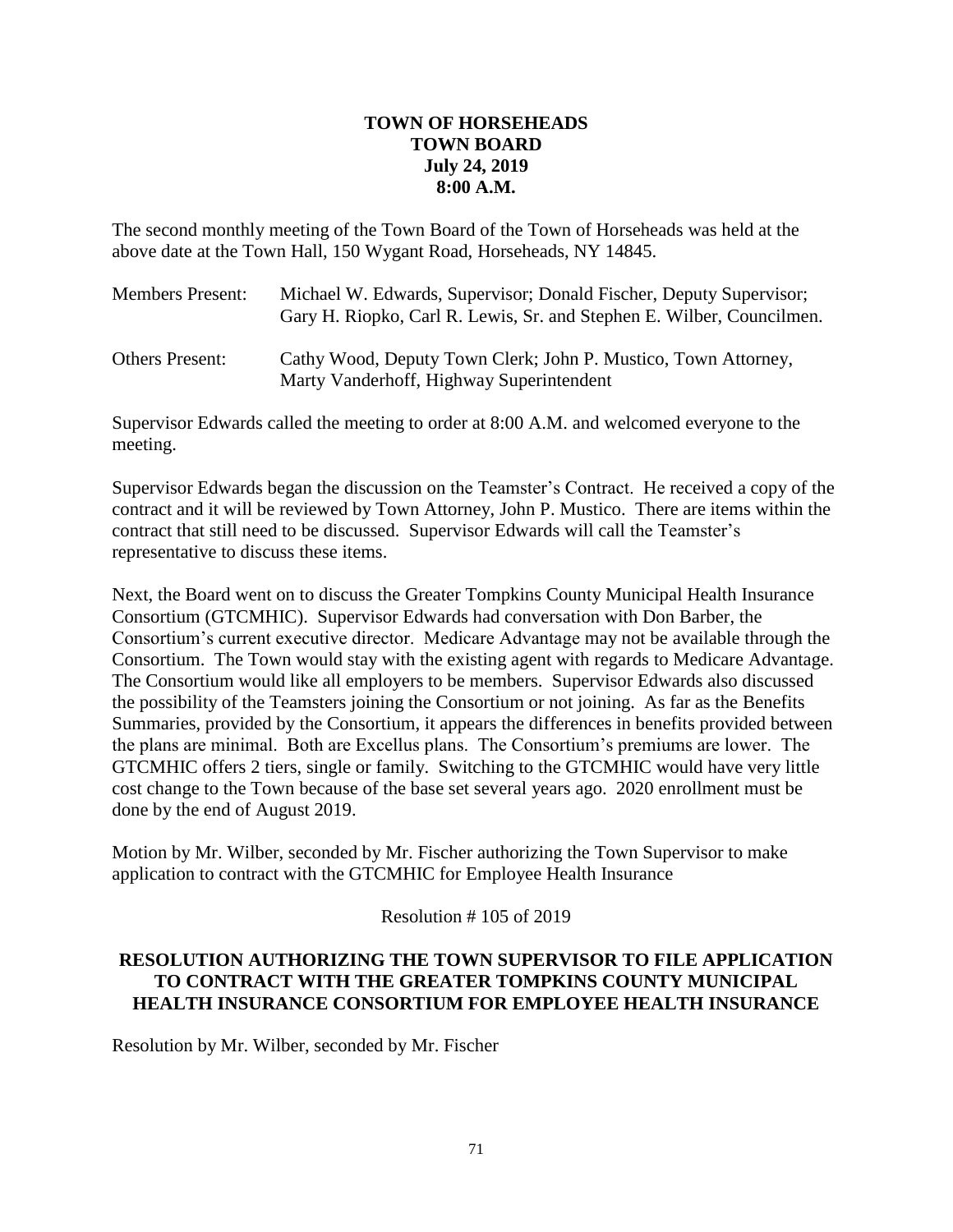BE IT RESOLVED, that the Supervisor is hereby authorized and directed to file application to contract with the Greater Tompkins county Municipal Health Insurance Consortium (GTCMHIC) for employee health insurance to begin January 1, 2020.

Ayes: Fischer, Riopko, Lewis, Wilber and Edwards. Nays: None.

At this portion of the meeting, Supervisor Edwards discussed the salary increase for William Rapalee. Marty Vanderhoff expressed promoting Bill Rapalee to supervise the operations of the park as the current supervisor has taken a position in the Code office. Bill is currently a parttime seasonal employee for the park. In lieu of a stipend, Marty Vanderhoff suggested increasing Bill's hourly rate.

Resolution #106 of 2019

### **RESOLUTION CREATING POSITION OF SEASONAL FULL-TIME PARK SUPERVISOR**

Resolution by Mr. Lewis, seconded by Mr. Fischer

BE IT RESOLVED, that the Town of Horseheads hereby creates the position of Full-time Seasonal Park Supervisor.

Ayes: Fischer, Riopko, Lewis, Wilber and Edwards. Nays: None

Resolution #107 of 2019

#### **RESOLUTION APPOINTING BILL RAPALEE TO THE POSITION OF FULL-TIME SEASONAL PARK SUPERVISOR**

Resolution by Mr. Fischer, seconded by Mr. Riopko

BE IT RESOLVED, that Bill Rapalee is hereby appointed to the position of Park Supervisor at an hourly rate of \$17.00, and be it further

RESOLVED, this position is a full-time seasonal position.

Ayes: Fischer, Riopko, Lewis, Wilber and Edwards. Nays: None

Next, the board discussed the purchase of a Kenworth T880 Ten Wheeler. Supervisor Edwards began the discussion stating this is a 2020 budget item. Marty Vanderhoff is working on the documentation and pricing. Delivery date is anticipated late 2020. The vehicle will be automatic, contain an air bag on one side of truck, include GPS tracking and have back-up camera. A camera for the front or dash board will be looked into.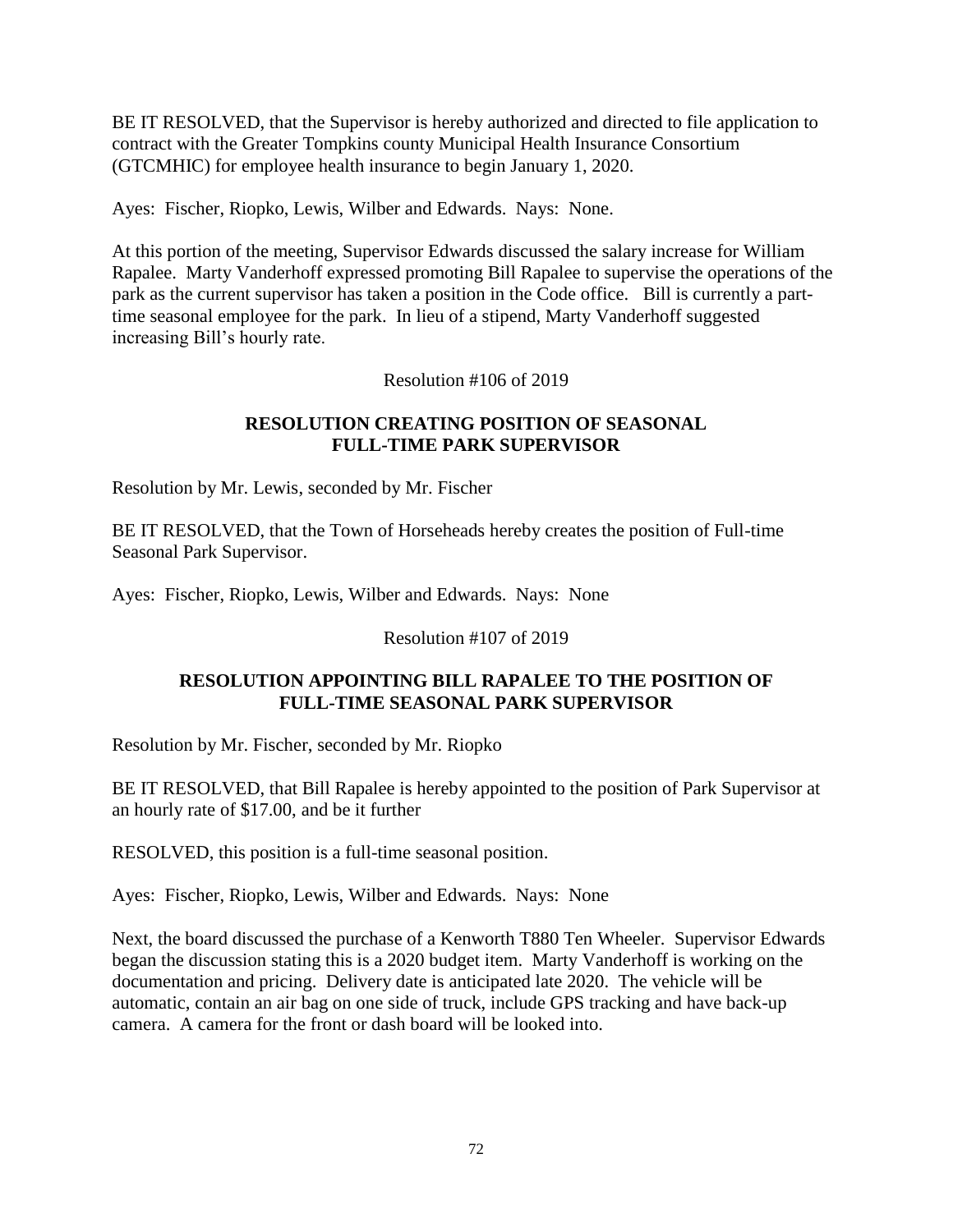#### Resolution #108 of 2019

# **RESOLUTION AUTHORIZING KENWORTH T880 TEN WHEELER PURCHASE**

Resolution by Mr. Riopko, seconded by Mr. Lewis

WHEREAS, the Town Highway Superintendent informed the Town Board of his desire to purchase a Kenworth T880 Ten Wheeler, and

WHEREAS, the Town Highway Superintendent will prepare the proper documentation to proceed with purchase, and

WHEREAS, the Town Highway Superintendent will investigate the price of adding a front camera or a dash camera to the new Kenworth T880 Ten Wheeler, and

WHEREAS, the Town Board has duly considered the same

NOW, THEREFORE, BE IT RESOLVED, that the Town Board of the Town of Horseheads hereby authorizes Marty Vanderhoff, Town Highway Superintendent to purchase a complete 2020 Kenworth T880 Ten Wheeler from Norther Tier Kenworth, pursuant to provisions of General Municipal Law §103 (16) for \$266,125.53, and be it further

RESOLVED, that the purchase falls within the exception to bidding requirements created by General Municipal Law §103(16) which allows a municipality to purchase equipment based upon a contract let by the United States or any agency thereof, any state or any other political subdivision or district therein; the contract has been made available for use by other government entities; and the contract was let in a manner that constitutes competitive bidding consistent with General Municipal Law §103.

Ayes: Fischer, Riopko, Wilber, Lewis and Edwards. Nays: None.

Next, Supervisor Edwards discussed the Decommissioning Agreements with NY Horseheads I, LLC and NY Horseheads II, LLC, and asked Town Attorney John P. Mustico to begin the discussion. The Solar Farm, located at 198 Hickory Grove Road, was already approved and the Decommissioning Agreements are the last step in the process. There are two solar arrays being constructed.

Resolution #109 of 2019

# **RESOLUTION AUTHORIZING SOLAR DECOMMISSIONING AGREEMENTS**

Resolution by Mr. Wilber, seconded by Mr. Fischer

WHEREAS, the Planning Board by Resolution #17 of 2018, approved installation of 2 Community Solar Photovoltaic Facilities, location 198 Hickory Grove Road, and

WHEREAS, the Decommissioning Agreements between the Town and the owner are the last step in the process, and